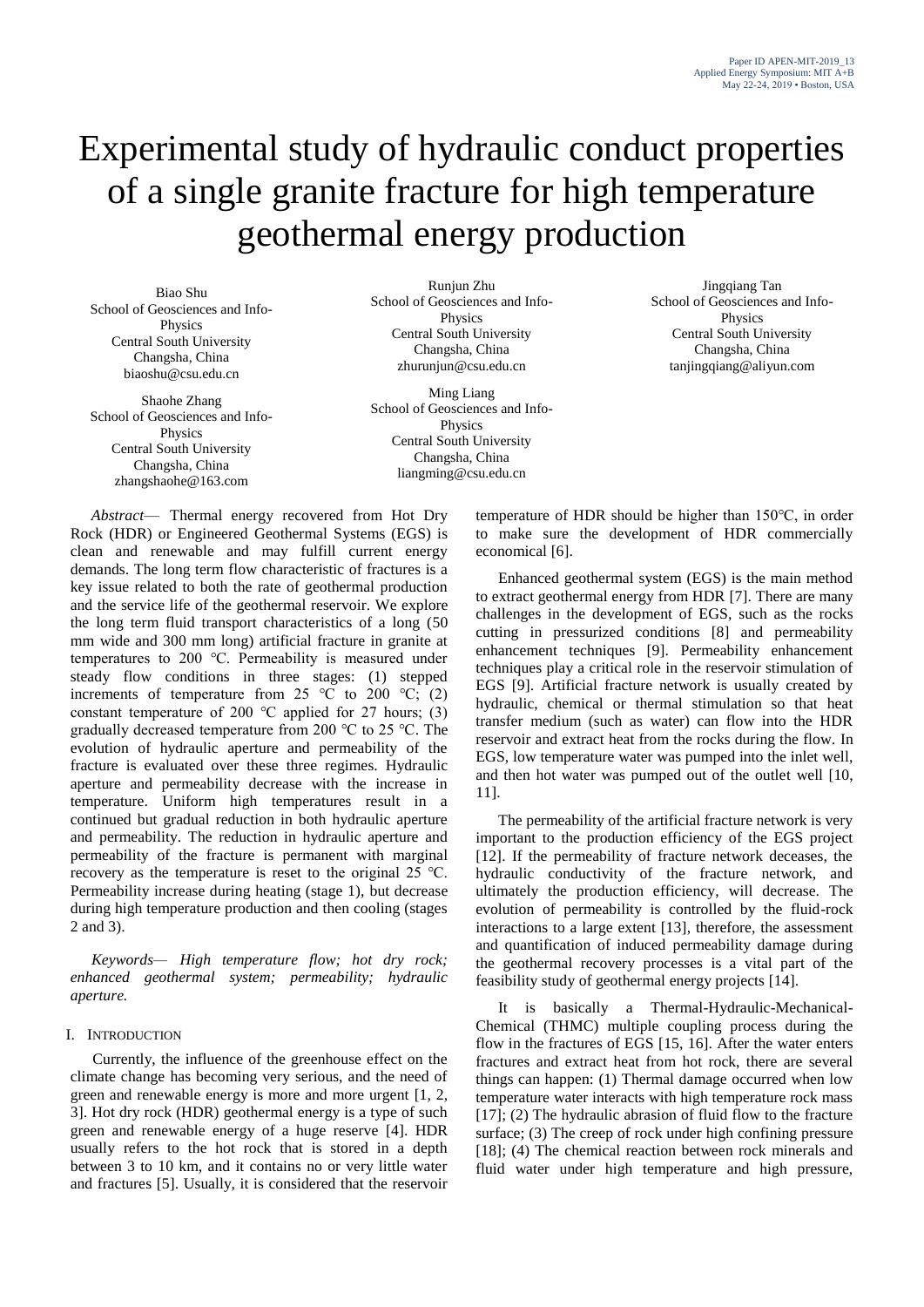including chemical dissolution and precipitation [18]. All of these processes can affect the flow characteristics of fracture to a certain extent. For example, Morrow et al. [19] conducted an experimental study of the permeability of intact granite and single granite fracture under 150℃. It showed that as the flow time increases, the permeability of fracture gradually decreases.

As for the effect of temperature, Luo et al. [20] found that the permeability of fracture decreases as the temperature increases according to a high temperature flow experiment. Due to the significant decrease of the dynamic viscosity of water with the increase of temperature, the hydraulic conductivity of fracture actually increases. However, the sample size used in the experimental is only 25 mm in diameter and 50 mm in length, which is small, and the experimental temperature is only 100℃.

About the rock mechanical properties, when the rock was impacted by the thermal shock, tensile stress and then micro-cracks will occur at rock surface [21, 22]. Thermal stress induced by the injection of water into high temperature rock can damage not only the surface but also the interior of the rock, such as causing the increase of porosity and permeability and the decrease of density and elastic modulus [23]. Therefore, mineral grains at the fracture surface may be crushed and squeezed under confining pressure, and the fracture aperture can be reduced.

In the chemical dissolution, Morrow et al. [19] conducted an experimental study of the permeability in a  $\varphi$ 25×25 mm (25 mm in diameter and 25 mm in length) single granite fracture under 150℃, while Caulk et al. [24] studied the flow characteristics in a  $\omega$ 38.5×38.5 mm fracture under a temperature of 120 ℃. Both studies found that there are many mineral elements (such as Potassium, Aluminum, and Silicon) dissolved in the water during the flow experiment. Also, as the flow time increases, the permeability decreases.

Yasuhara et al. [25] analyzed the chemical contents on the fracture surface before and after a flow experiment between 20 °C and 90 °C in samples of  $\varphi$ 30×60 mm. It improved that mineral precipitation exist during the flow, but the precipitation is very slight and therefore it has very little effect on the fracture permeability.

To summary, there are some previous researches have explored the flow characteristics of rock fracture under high temperatures, usually using small size rock samples, and under a temperature of less than 150 ℃. Due to the short flow path, the flow results may be significantly affected by the boundary conditions. Besides, some of the tests were performed under a relative low temperature (such as 90 ℃) which is lower than the real EGS production temperature. Therefore, there is a need to conduct further experimental study on the flow characteristics for large size granite fracture under a higher temperature.

In this study, a single large size granite fracture  $(\varphi 50 \times 300$  mm) was used in the flow test to evaluate the evolution of hydraulic characteristics of fracture during long term high temperature flow. The hydraulic aperture, permeability and hydraulic conductivity of granite fracture under different temperatures (up to 200 ℃) before and after long term high temperature water flow were measured and analyzed.

## II. EXPERIMENT DESIGN

# *A. Fracture sample*

The core samples used in the test was collected from Zhangzhou area, Fujian province, one of the most promising deep geothermal reservoir areas in China. The main mineral contents of this granite are 50% of feldspar, 30% of quartz, 13% of chlorite, 6% of biotite and the rest are opaque minerals. Granite core was cut into a 50 mm diameter and 300 mm long cylinder. A specifically designed Brazilian tension test machine was used to split the cylinder into two pieces along the axis, and therefore an artificial fracture was created.

The two pieces of rock sample were put together and fit closely. A thin layer of polymer waterproof tape was used to wrap the core sample before the core was installed into a thin soft copper sleeve. This sealing method was chosen after several different sealing methods were tried using dyeing tracer in the flow water. The polymer tape was used to prevent water leakage from the fracture to the periphery of the core cylinder. The thin copper sleeve was used to hold the confining pressure. Both polymer tape and the copper sleeve can withstand the high temperature. The following flow experiment shown that the sealing method described above is very successful. The water flew only inside of the fracture, and no leakage was observed at the periphery of the core cylinder. The final design of the flow experiment setup is shown in Fig. 1.



Fig. 1. Schematic diagram of the setup of the fracture.

## *B. Flow experiment device*

The experimental device used in this study is a selfdesigned high temperature flow device. This device can provide a confining pressure of up to 50 MPa, and a test temperature of up to 350 ℃. It includes a core holder, a confining pressure load unit, a pump to inject fluid into the fracture, a heater to heat the rock sample to a designed temperature, and pressure and temperature sensors at both inlet and outlet of the fracture. The temperature, fluid pressure and flow rate are controlled and monitored by a computer.

The test procedure of how to use this device can be described below:

 Install the core sample (with an artificial fracture) in the core holder, and then apply the designed confining pressure. There is a steel sleeve of lots of holes right outside the soft copper sleeve, to allow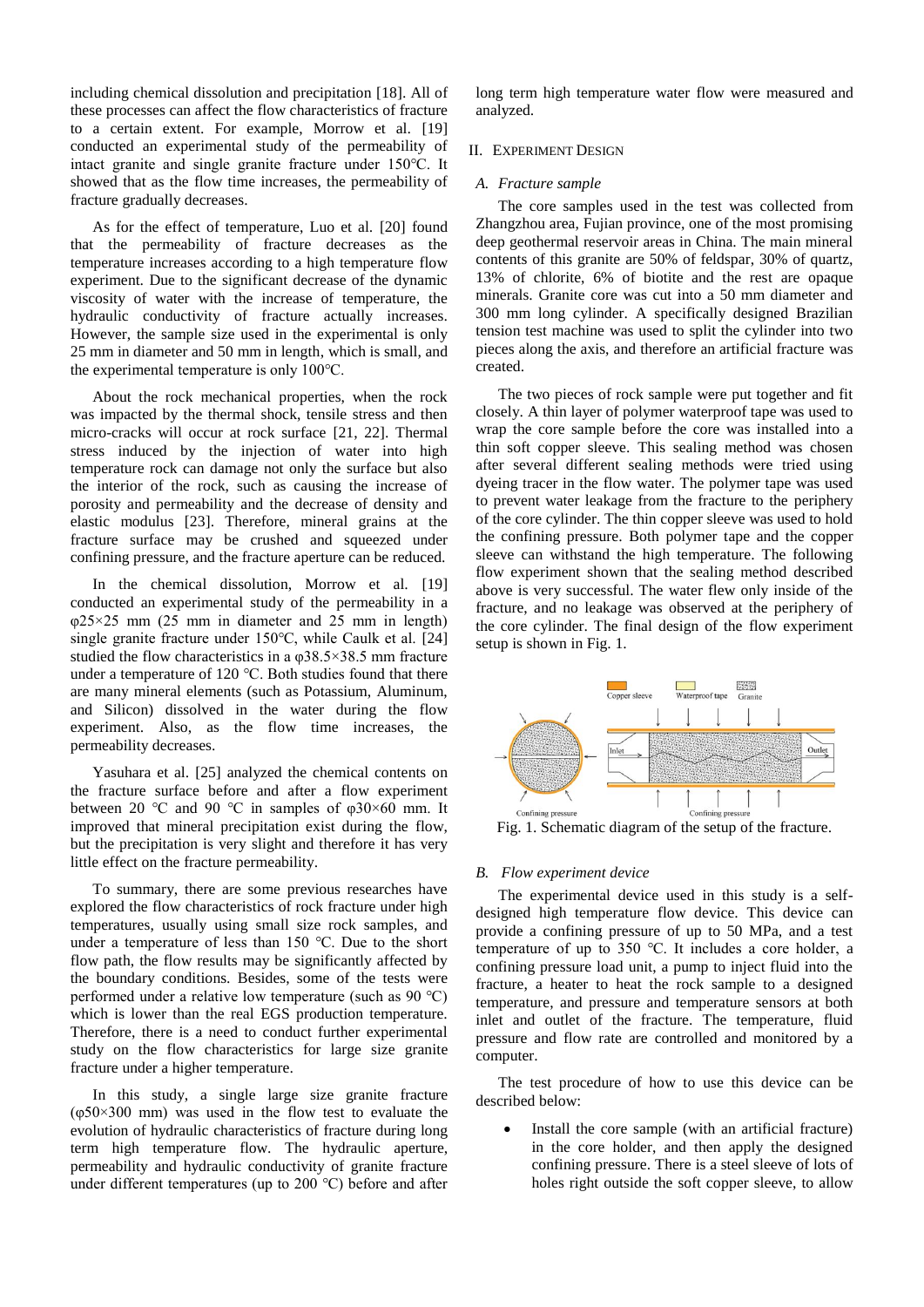the confining oil pressure to be applied on the sample as well as to fix the rock sample and prevent expansion.

- Increase the temperature. Resistive heater is used to heat the confining oil and then the confining oil heat the core sample. After the temperature reaches the designed value, it is kept for two hours to make sure the center of the core sample is fully heated up.
- Set the pressure at the outlet of the flow device to a minimum value using the pressure control valve, to make sure that the water is in liquid state, rather than gas state, under high temperature.
- Inject water by the pump into the fracture at a constant flow rate. After the pressure measured at the inlet comes to a stable value, record the inlet pressure, as well as inlet and outlet temperatures.

#### *C. Experiment procedure*

In the flow experiment, the confining pressure was set up to 20 MPa; the temperature was set up between 25 ℃ and 200 ℃; and the fluid inject rate was kept constantly at 1.0 ml/min.

The flow experiment was divided into three stages: (1) stage 1, stepped increments of temperature from 25 ℃ to 100 °C, 150 °C, and finally 200 °C; (2) stage 2, constant temperature of 200 °C applied for 27 hours; (3) stage 3, gradually decreased temperature from 200 ℃ to 150 ℃, 100 ℃, and finaly 25 ℃.

## III. THEORETICAL BASES

In this paper, we mainly study the hydraulic characteristics of the facture, so the equivalent hydraulic aperture is used. The modified cubic law can be used to describe the fluid flow in a single fracture, as shown in Eq. (1) [26]

$$
q = \frac{Pdb_e^3}{12\mu L} \tag{1}
$$

where q is the flow rate  $(m^3/s)$ , P is the pressure difference between the inlet and the outlet (Pa), *d* is the width of the fracture (equals to the diameter of the core sample) (m),  $b_e$  is the equivalent hydraulic fracture (m),  $\mu$  is the dynamic viscosity of water (Pa·s), *L* is the flow distance which is the length of the fracture (m). From Eq. (1), the equivalent hydraulic aperture  $b_e$  can be calculated.

The flow rate in this test is quite small, so the Darcy's law of fluid flow can be used to calculate the permeability of single fracture [24]. The equation of Darcy's law is given by

$$
k_e = \frac{q \cdot \mu \cdot L}{P \cdot A} \tag{2}
$$

where  $k_e$  is the permeability (m<sup>2</sup>), *A* is the cross section of fracture (m<sup>2</sup>) and it equals to  $d \times b_e$ .

The permeability of a single fracture can be obtained by combing Eqs. (1) and (2), and expressed by

$$
k_e = \frac{b_e^2}{12} \tag{3}
$$

The relationship between the dynamic viscosity of water and temperature is a very important factor to the fluid flow in the fracture. The dynamic viscosity of water can be calculated using Eqs. (4) and (5) [27].

When 273<T<413,

$$
\mu = 1.3799 - 0.0212 \cdot T + 1.3604 \times 10^{-4} \cdot T^2 - 4.6454 \times 10^{-7} \cdot T^3 + 8.9042 \times 10^{-10} \cdot T^4 - 9.0790 \times 10^{-13} \cdot T^5 + 3.8457 \times 10^{-16} \cdot T^6
$$
\n(4)

where  $T$  is the Kelvin temperature  $(K)$ .

When 413<T<553,

$$
\mu = 0.0040 - 2.1074 \times 10^{-5} \cdot T + 3.8577 \times 10^{-8} \cdot T^2 - 2.3973 \times 10^{-11} \cdot T^3 \quad (5)
$$

The Kelvin temperature and the Celsius temperaturecan be converted by

$$
T = t + 273.15 \tag{6}
$$

where  $t$  is the Celsius temperature  $(°C)$ .

Combing Eqs. (4), (5) and (6), the relationship between dynamic viscosity of water and Celsius temperature is shown in Fig. 3. According to Fig. 2, the dynamic viscosity of water decreases as the temperature increases. It decreases very quickly when *t*<140℃, and slowly when *t*>140℃.



Fig. 2. Relationship between dynamic viscosity of water and Celsius temperature.

In this research, the flow rate is very small, and at the same time, the whole core holder is hot, so the water will be heated up before it flows into the fracture. The temperature difference between the inlet and outlet is not very large, so for simplicity, the average temperature of inlet and outlet temperatures was used to calculate the dynamic viscosity of water. The average temperatures of water during test are around 22, 90, 139, and 186 ℃, separately under core sample temperature of 25, 100, 150, and 200 ℃.

The vaporization temperature of water under different pressures are shown in Fig. 3. From the curve, we can see that in order to keep the water in a liquid state at 200 ℃, the pressure should be larger than 1.62 MPa. Therefore, the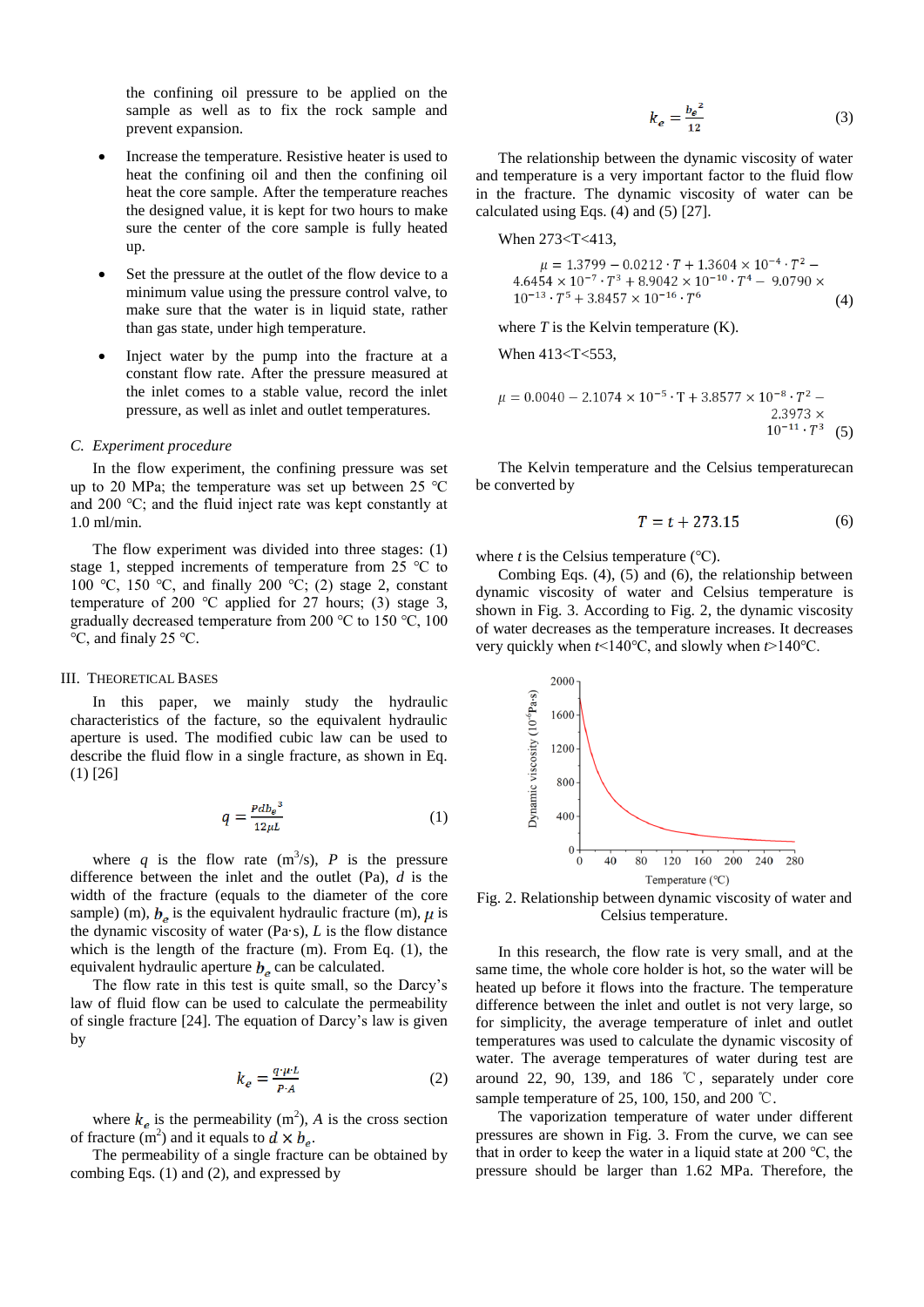water pressure in the fracture was set up to a certain pressure larger than 1.62 MPa, so that the water wonnot be vaporized at anytime. The water pressure at outlet was set up to 1.86 MPa under any temperatures during this flow experiment, and the water pressure at inlet was always larger than the outlet pressure. Therefore, the water was liquid all the time during the test.



Fig. 3. Relationship between temperature and vaporization pressure of water.

# IV. RESULTS ANALYSIS

#### *A. Fluid flow characteristics in stage 1*

In flow experiment stage 1, the testing temperature was set to 25 °C, 100 °C, 150 °C, and 200 °C, respectively. At all these four temperatures, we keep the flow rate a constant value, and measure the pressure difference between the inlet and outlet. The smaller the pressure difference is, the easier the fluid flows. The pressure difference versus the temperature in stage 1 is shown in Fig. 4.



Fig. 4. Pressure difference, hydraulic aperture and permeability under different temperatures in stage 1.

From Fig. 4, we can see that the pressure difference between the inlet and outlet decreases significantly, which means that the fluid flow become easier and easier, as the experiment temperature increases.

The dynamic viscosity was calculated first, and then the equivalent hydraulic aperture and permeability were calculated by Eqs. (1) and (3), separately. As it is shown in Fig. 4, the equivalent hydraulic aperture and the permeability decrease a lot as the temperature increases.

# *B. Fluid flow characteristics in stage 2*

A long term high temperature flow experiment was performed after the sample temperature reached 200 ℃ in stage 1. Keep the temperature at 200 ℃ and the inject flow rate at 1.0 ml/min for 1620 minutes (27 hours). The pressure difference was recorded continuously, as shown in Fig. 6. The hydraulic aperture and permeability were calculated by Eqs.  $(1)$  and  $(3)$ , and shown in Fig. 5.



Fig. 5. Pressure difference, hydraulic aperture and permeability in stage 2.

According to Fig. 5, we can see that as the flow time increases, the pressure difference gradually increases, but the hydraulic aperture and permeability decrease. This means that as the time goes on, the fracture becomes more and more tightly closed, and the fluid is hard to flow in the fracture. This is very different from what happened in stage 1.

#### *C. Fluid flow characteristics in stage 3*

After stage 2, gradually cool down the rock sample to 150 ℃, and then resume the flow rate, and measure the pressure difference between the inlet and outlet. Keep decreasing the temperature to 100 ℃ and 25 ℃ respectively, and performing the same flow experiment. The testing results in stage 3 are compared with those in stages 1 and 2, as shown in Fig. 6.

From Fig. 6, we can see that, the pressure difference increases significantly in stage 3, and at the same time, the hydraulic aperture and permeability decrease slightly, as the temperature decreases from 200 ℃ to 25 ℃.

It shows that even though the temperature is decreased to the original value (25 ℃), the hydraulic aperture and permeability do not increase back to the original values but further decrease. This means that the long term high temperature flow in stage 2 has caused permanent damage to the fracture and permanent influence to the flow characteristics, so that they can't be recovered even the temperature decreases. The significant increase of pressure difference in stage 3 from 200 ℃ to 25 ℃ is due to the increase of the dynamic viscosity plus the further decrease of hydraulic aperture and permeability.

From the experiment, we found that the hydraulic aperture decreased only  $0.9712 \times 10^{-6}$  m in the whole 27 h high temperature flow experiment, but it decreased 0.8254  $\times10^{-6}$  m when temperature decreased from 200 °C to 25 °C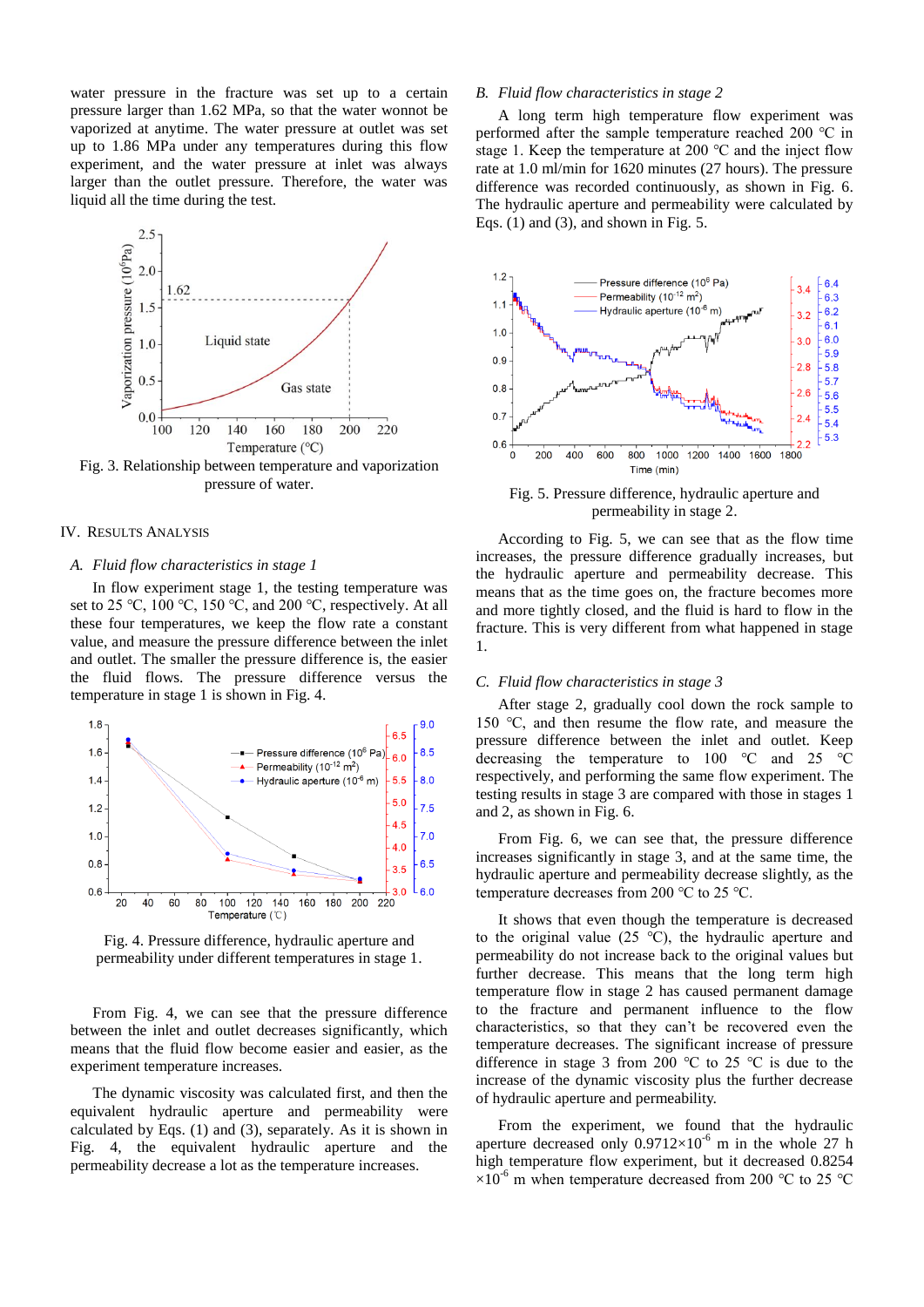in stage 3. This means that the temperature decrease can significantly affect the hydraulic aperture.



Fig. 6. Flow characteristics changes during the whole flow experiment.

#### V. DISCUSSION AND CONCLUSIONS

High temperature flow-through experiments were conducted on a large artificial fracture in granite (φ50 mm×300 mm). The flow experiment was conducted as temperatures were first incremented to 200 ℃, held constant and then decremented back to 25 ℃. The major findings from this experiment are:

- An increase in temperature can cause thermal expansion and decrease the elastic modulus of granite, and therefore cause a decrease of the hydraulic aperture and permeability of fracture.
- Dissolution, precipitation, and mechanical damage of the granite during long term high temperature flow can cause permanent damage to the flow characteristics of the fracture. Even as the temperature decreases after the long term high temperature stage, hydraulic aperture and permeability do not recover to the original values.
- The hydraulic aperture and permeability both decrease with a decrease in temperature.

The study found that the permeability, as well as the hydraulic conductivity of fracture in long term high temperature flow decrease, and they cannot be recovered even if the temperature decreases. The findings in this study provide essential guidance for the development of EGS. From this study, we can see that it is going to be a very important issue to maintain the hydraulic conductivity and heat transfer efficiency in the production period of EGS. To maintain the hydraulic conductivity for long term production, it is suggested to study some useful methods, such as chemical stimulation, to recover the hydraulic aperture of fracture network. Besides, it may be interesting to consider using proppants in the EGS to maintain hydraulic conductivity.

#### ACKNOWLEDGMENT

This research was funded by National Natural Science Foundation of China (No. 41702387; 41872186), China Postdoctoral Science Foundation (No. 2017M610507; No. 2018T110845), China Scholarship Council (No. 201806375026), and Open Research Fund Program of Key Laboratory of Deep Geodrilling Technology, Ministry of Land and Resources (No. K201701). The authors also would like to thank Derek Elsworth's review and comments.

#### **REFERENCES**

- [1] Deng BZ, Yin GZ, Li MH, and et al. Feature of fractures induced by hydrofracturing treatment using water and L-CO2 as fracturing fluids in laboratory experiments. Fuel, 2018, 226: 35-46.
- [2] Yuan B, Wood DA. A historic review of geosystem damage during unconventional oil, gas and geothermal energy recovery. Fuel, 2018, 227: 99-110.
- [3] Tomas DJ. Abandoned coal mine geothermal for future wide scale heat networks. Fuel, 2017, 189: 445.
- [4] Breede K, Dzebisashvili K, Liu X, et al. A systematic review of enhanced (or engineered) geothermal systems: past, present and future. Geothermal Energy, 2013, 1(1):1-4.
- [5] Brown DW, Duchane DV, Heiken G, Hriscu VT. Mining the Earth's Heat: Hot Dry Rock Geothermal Energy. Springer, Berlin, Heidelberg, 2012.
- [6] Chen Y, Ma G, Wang H, et al. Evaluation of Geothermal Development in Fractured Hot Dry Rock Based on Three Dimensional Unified Pipe-network Method. Applied Thermal Engineering, 2018, 136: 219-228.
- [7] Kumari WGP, Ranjith PG, Perera MSA, et al. Hydraulic fracturing under high temperature and pressure conditions with micro CT applications: Geothermal energy from hot dry rocks. Fuel, 2018,  $230 \cdot 138 - 154$
- [8] Chen P, Miska SZ, Ren R, et al. Poroelastic modeling of cutting rock in pressurized condition. Journal of Petroleum Science and Engineering, 2018, 169: 623-635.
- [9] Kumari WGP, Ranjith PG, Perera MSA, et al. Hydraulic fracturing under high temperature and pressure conditions with micro CT applications: geothermal energy from hot dry rocks. Fuel, 2018, 230: 138-154.
- [10] Panel ML. The Future of Geothermal Energy. Impact of Enhanced Geothermal Systems [EGS] on the United States in the 21st century. Geothermics, 2006, 17(5-6):881–882.
- [11] White M, Fu PC, McClure M, et al. A suite of benchmark and challenge problems for enhanced geothermal systems. Geomechanics and Geophysics for Geo-energy and Geo-Resources, 2018, 4(1): 79-117.
- [12] Fang Y, Wang C, Elsworth D, et al. Seismicity-permeability coupling in the behavior of gas shales, CO2 storage and deep geothermal energy. Geomechanics and Geophysics for Geo-energy and Geo-Resources, 2017, 3(2): 189-198.
- [13] Zhong Z, Elsworth D, Hu YJ. Evolution of strength and permeability in stressed fractures with fluid-rock interactions. Pure and Applied Geophysics, 2016, 173: 525-536.
- [14] Yuan B and Wood DA. A holistic review of geosystem damage during unconventional oil, gas and geothermal energy recovery. Fuel, 2018, 227: 99-110.
- [15] Yasuhara H, Polak A, Mitani Y, et al. Evolution of fracture permeability through fluid–rock reaction under hydrothermal conditions. Earth & Planetary Science Letters, 2006, 244(1):186- 200.
- [16] Gan Q and Elsworth D. Production optimization in fractured geothermal reservoirs by coupled discrete fracture network modeling. Geothermics, 2016, 62: 131-142.
- [17] Zhou C, Wan Z, Zhang Y, et al. Experimental study on hydraulic fracturing of granite under thermal shock. Geothermics, 2018, 71:146-155.
- [18] Yasuhara H, Elsworth D. Compaction of a rock fracture moderated by competing roles of stress corrosion and pressure solution. Pure & Applied Geophysics, 2008, 165(7):1289-1306.
- [19] Morrow CA, Moore DE, Lockner DA. Permeability reduction in granite under hydrothermal conditions. Journal of Geophysical Research Solid Earth, 2001, 106(B12):30551–30560.
- [20] Luo J, Zhu Y, Guo Q, et al. Experimental investigation of the hydraulic and heat-transfer properties of artificially fractured granite. Scientific Reports, 2017, 7: 39882.